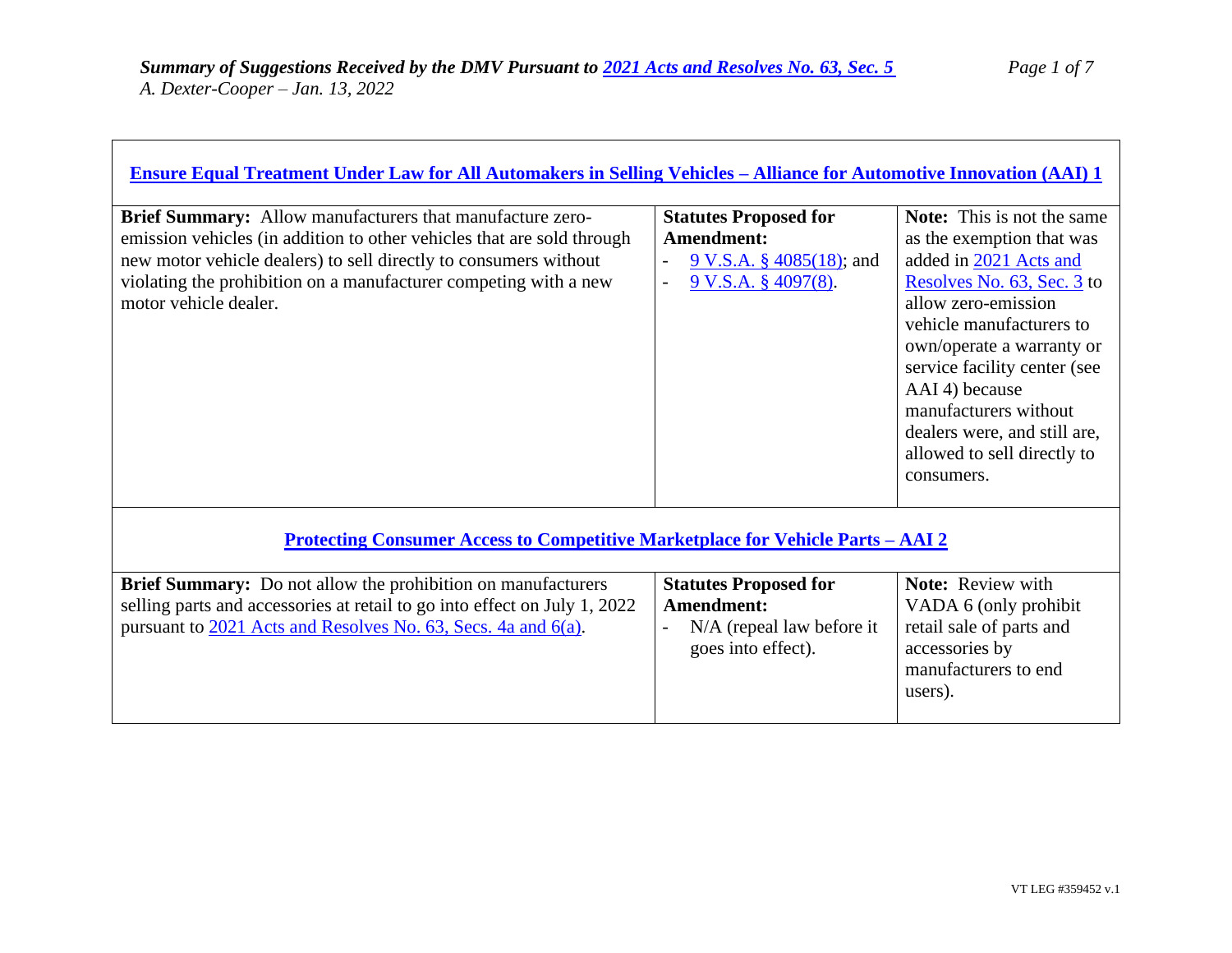| <u>Ensure Consumer Access to Competitive Marketplace on Vehicle Subscriptions - AAI 3</u>                                                                                                                                                  |                                                                                               |                                                                                                  |  |
|--------------------------------------------------------------------------------------------------------------------------------------------------------------------------------------------------------------------------------------------|-----------------------------------------------------------------------------------------------|--------------------------------------------------------------------------------------------------|--|
| <b>Brief Summary:</b> Do not allow the prohibition on manufacturers<br>offering vehicles through a subscription or like agreement to go into<br>effect on July 1, 2022 pursuant to 2021 Acts and Resolves No. 63,<br>Secs. 4a and $6(a)$ . | <b>Statutes Proposed for</b><br>Amendment:<br>N/A (repeal law before it<br>goes into effect). | Note: Review with<br>VADA 6 (define<br>"subscription").                                          |  |
| <u> Revise Automaker Warranty Payment Calculations and Audits - AAI 4</u>                                                                                                                                                                  |                                                                                               |                                                                                                  |  |
| <b>Brief Summary:</b><br>Amend statutory calculation for the warranty rate;                                                                                                                                                                | <b>Statutes Proposed for</b><br>Amendment:<br>$9$ V.S.A. $§$ 4086.                            | Note: Review with<br>VADA 2 and AAI 1.                                                           |  |
| Delete language that requires certain language in retail notices<br>(covered by federal regulation);                                                                                                                                       |                                                                                               |                                                                                                  |  |
| Extend manufacturer audit windows and expand what claims are<br>covered; and                                                                                                                                                               |                                                                                               |                                                                                                  |  |
| Allow manufacturers to own, operate, or control a warranty or<br>service facility if it only services zero-emission vehicles.                                                                                                              |                                                                                               |                                                                                                  |  |
| <b>Ensure Reasonableness Standard in Facility Renovations - AAI 5</b>                                                                                                                                                                      |                                                                                               |                                                                                                  |  |
| Brief Summary: Switch to a reasonableness standard for when a<br>manufacturer can require the relocation of a dealership or substantial<br>alterations to the dealership premises or facilities.                                           | <b>Statutes Proposed for</b><br><b>Amendment:</b><br>9 V.S.A. § 4096(9).                      | Note: Review with<br>VADA 1 (when dealership<br>renovations can be<br>required by manufacturer). |  |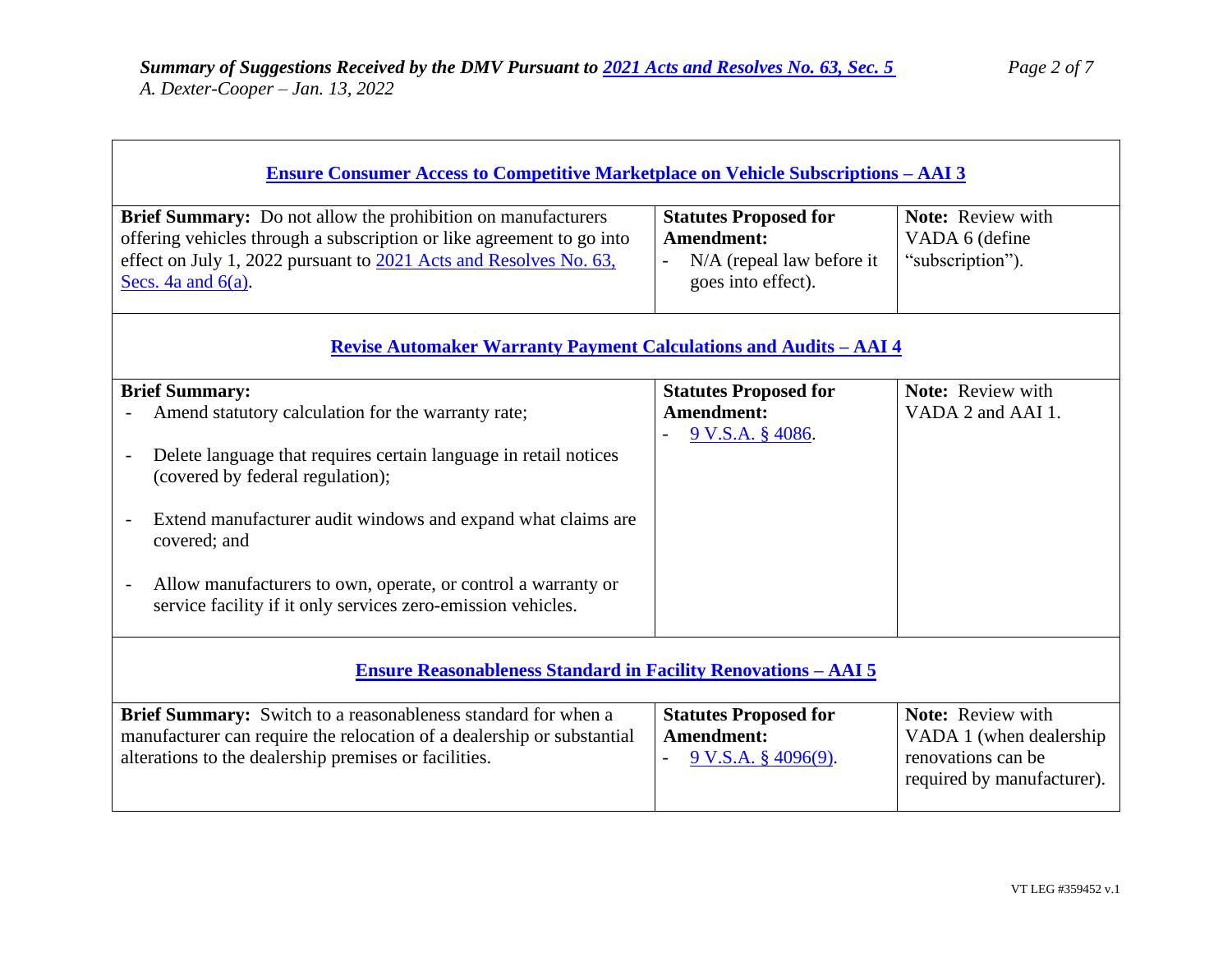$\blacksquare$ 

٦

| <u> Fixing System of Vehicle Allocation – AAI 6</u>                                                                                                                                                                                                                                                                                                                                           |                                                                                      |                          |  |
|-----------------------------------------------------------------------------------------------------------------------------------------------------------------------------------------------------------------------------------------------------------------------------------------------------------------------------------------------------------------------------------------------|--------------------------------------------------------------------------------------|--------------------------|--|
| Brief Summary: Delete requirement that vehicle inventory be<br>disbursed with a focus on facility size and sale potential in its area<br>(deviation from the "turn & earn" system, which allows all new motor<br>vehicle dealers to maintain the same number of days of inventory).                                                                                                           | <b>Statutes Proposed for</b><br>Amendment:<br>$9$ V.S.A. § 4097(1).                  |                          |  |
| <b>Delete Existing Right of First Refusal Prohibition – AAI 7</b>                                                                                                                                                                                                                                                                                                                             |                                                                                      |                          |  |
| Brief Summary: Eliminate prohibition on a manufacturer requiring<br>that a new motor vehicle dealer franchisee grant the manufacturer a<br>right of first refusal to purchase the franchise or real estate or business<br>assets of the franchisee.                                                                                                                                           | <b>Statutes Proposed for</b><br><b>Amendment:</b><br>$9 \text{ V.S.A. }$ \$4097(15). |                          |  |
| Facility Requirements and Vendor Requirements - Vermont Vehicle and Automotive Distributors Association (VADA) 1                                                                                                                                                                                                                                                                              |                                                                                      |                          |  |
| Brief Summary: Amend statute to prohibit a manufacturer from<br>requiring a new motor vehicle dealer to:<br>relocate a dealership or to make substantial alterations to the<br>$\qquad \qquad -$<br>dealership premises/facilities without written assurance from the<br>manufacturer that the relocation or alterations will yield certain<br>returns on investments (full within 10 years); | <b>Statutes Proposed for</b><br><b>Amendment:</b><br>9 V.S.A. § 4096.                | Note: Review with AAI 5. |  |
| construct a new dealership facility or renovate an existing<br>dealership facility during the 10 years following a required<br>facility construction or renovation unless it is necessary to                                                                                                                                                                                                  |                                                                                      |                          |  |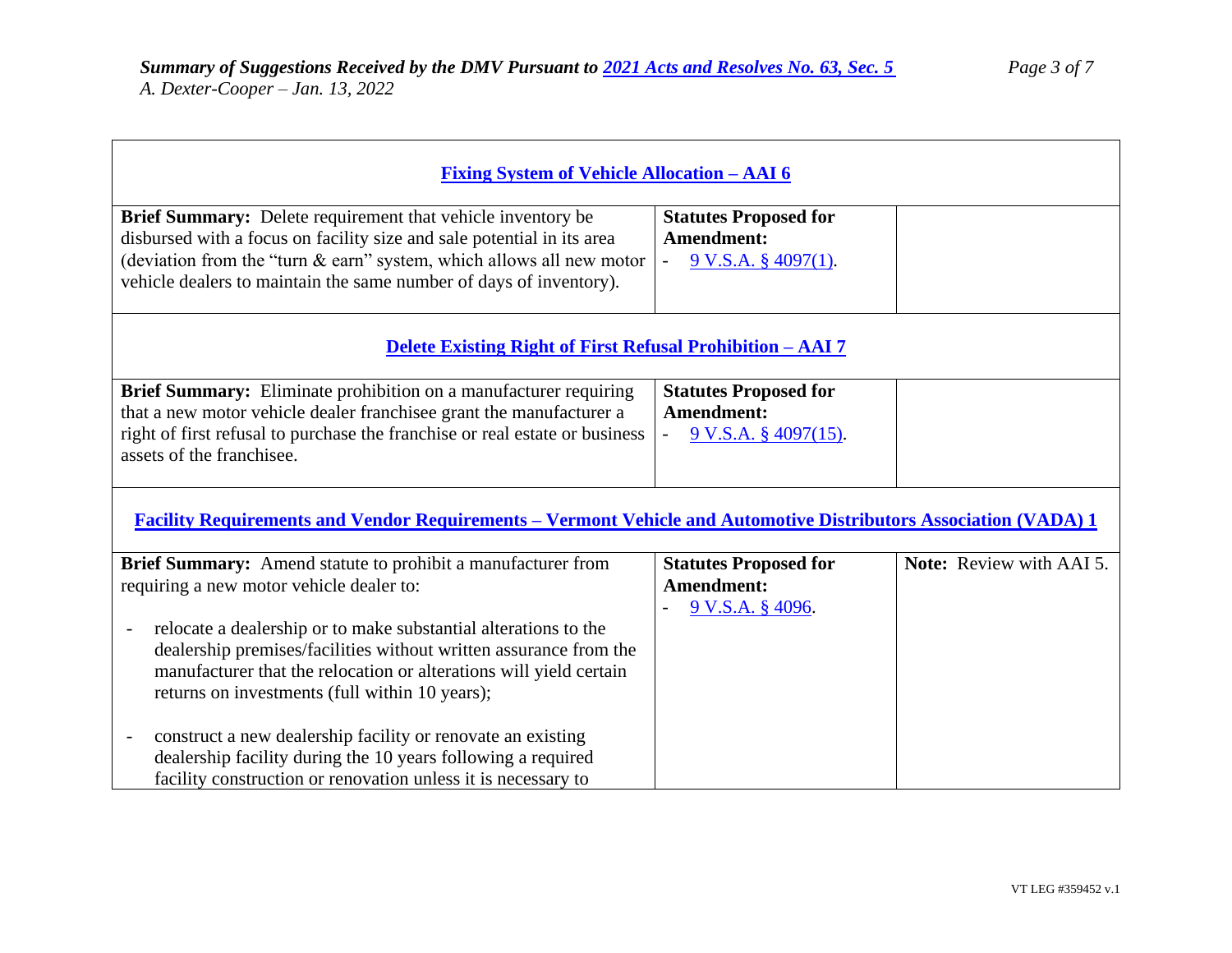| comply with a health or safety law or a technology requirement<br>that is necessary to sell or service a particular motor vehicle;                                                                                                |                                           |                          |  |
|-----------------------------------------------------------------------------------------------------------------------------------------------------------------------------------------------------------------------------------|-------------------------------------------|--------------------------|--|
| purchase goods or services for the construction, renovation, or<br>improvement of a dealership facility from a vendor chosen by the<br>manufacturer in certain instances; and                                                     |                                           |                          |  |
| purchase specific tools and equipment to service motor vehicles<br>without demonstrating that the new motor vehicle dealer will<br>receive a reasonable return on investment from purchasing the<br>specific tools and equipment. |                                           |                          |  |
| <b>Warranty and Predelivery Obligations - VADA 2</b>                                                                                                                                                                              |                                           |                          |  |
| Brief Summary: Amend statute, with regards to how a new motor                                                                                                                                                                     | <b>Statutes Proposed for</b>              | Note: Review with AAI 4. |  |
| vehicle dealer is compensated for certain work, to:                                                                                                                                                                               | <b>Amendment:</b><br>$9$ V.S.A. $§$ 4086. |                          |  |
| make the calculation of the retail amounts customarily charged<br>by the new motor vehicle dealer mandatory;                                                                                                                      |                                           |                          |  |
| specify what shall be considered in calculating the average<br>percentage markup;                                                                                                                                                 |                                           |                          |  |
| prohibit a manufacturer from requiring/influencing a new motor<br>vehicle dealer to implement or change the prices it charges retail<br>customers for parts/labor;                                                                |                                           |                          |  |
| require a manufacturer to compensate a new motor vehicle dealer<br>for parts/components based on the average markup on the cost if                                                                                                |                                           |                          |  |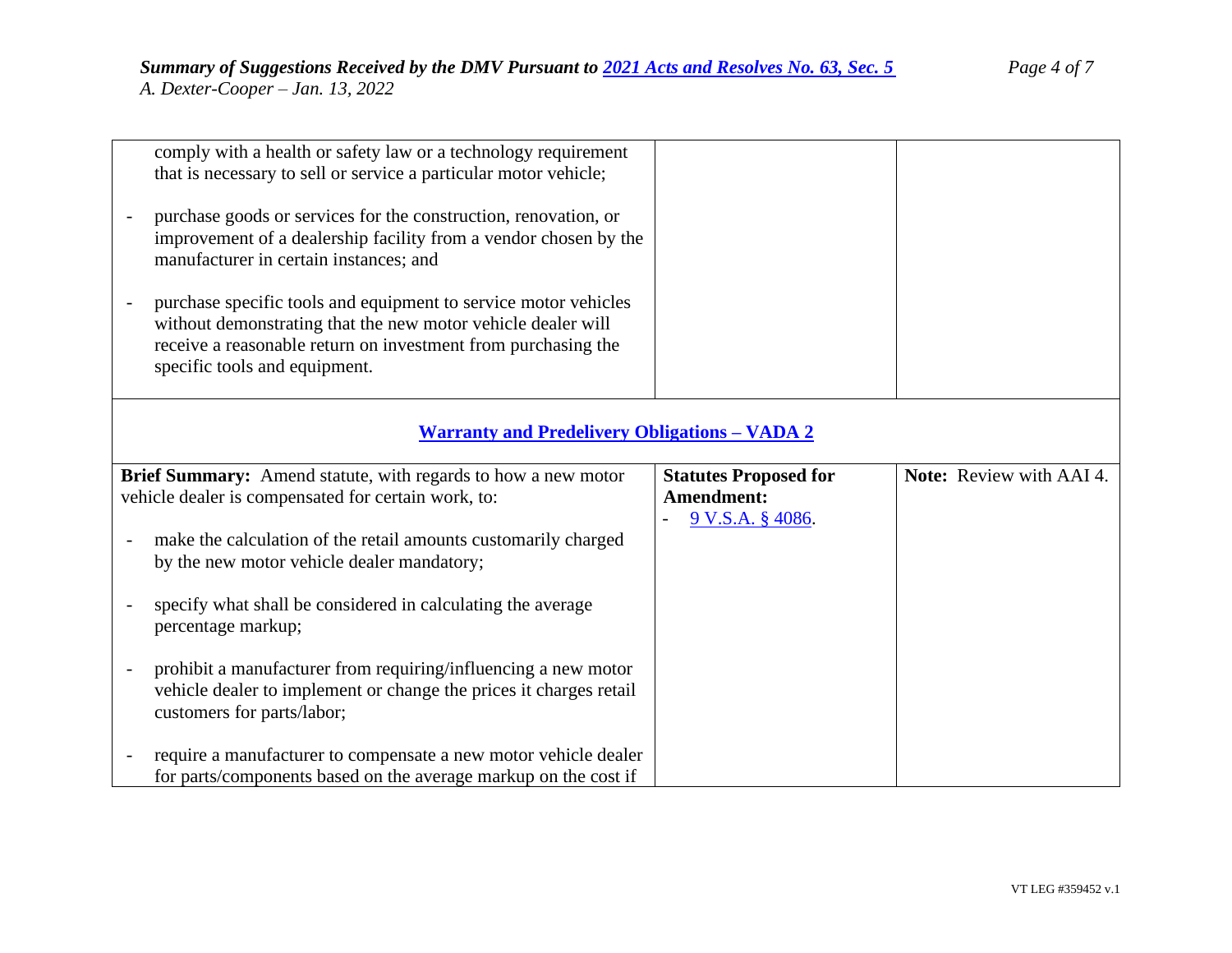that meet or exceed State and federal requirements adopted by

| the part/component is furnished to the new motor vehicle dealer<br>at less than its normal price; and                                                                                                                                                                                                                                                                                                                                                                       |                                                                                                               |  |
|-----------------------------------------------------------------------------------------------------------------------------------------------------------------------------------------------------------------------------------------------------------------------------------------------------------------------------------------------------------------------------------------------------------------------------------------------------------------------------|---------------------------------------------------------------------------------------------------------------|--|
| decrease manufacturer audit windows.                                                                                                                                                                                                                                                                                                                                                                                                                                        |                                                                                                               |  |
| <u><b>Unreasonable Standard - VADA 3</b></u>                                                                                                                                                                                                                                                                                                                                                                                                                                |                                                                                                               |  |
| Brief Summary: Expand the prohibition on a manufacturer<br>imposing unreasonable standards of performance to standards that<br>are prescribed under a separate program in addition to a franchise<br>and to require that manufacturers take into account all circumstances<br>relevant to a new motor vehicle dealer's local market circumstances<br>when imposing standards of performance.                                                                                | <b>Statutes Proposed for</b><br>Amendment:<br>$9$ V.S.A. § 4097(16).                                          |  |
| <b>Consumer Data - VADA 4</b>                                                                                                                                                                                                                                                                                                                                                                                                                                               |                                                                                                               |  |
| Brief Summary: Define "consumer data" and "data management<br>system," require manufacturers to indemnify their new motor vehicle<br>dealers for claims asserted against or damages incurred by a new<br>motor vehicle dealer related to the disclosure of consumer data in<br>certain instances, and prohibit a manufacturer from:<br>failing to comply with or causing a new motor vehicle dealer to<br>violate any restrictions on reuse or disclosure of consumer data; | <b>Statutes Proposed for</b><br><b>Amendment:</b><br><u>9 V.S.A. § 4085</u> ; and<br>Add 9 V.S.A. § 4097(25). |  |
| failing to provide, upon request, a new motor vehicle dealer with<br>a written statement on procedures to safeguard consumer data                                                                                                                                                                                                                                                                                                                                           |                                                                                                               |  |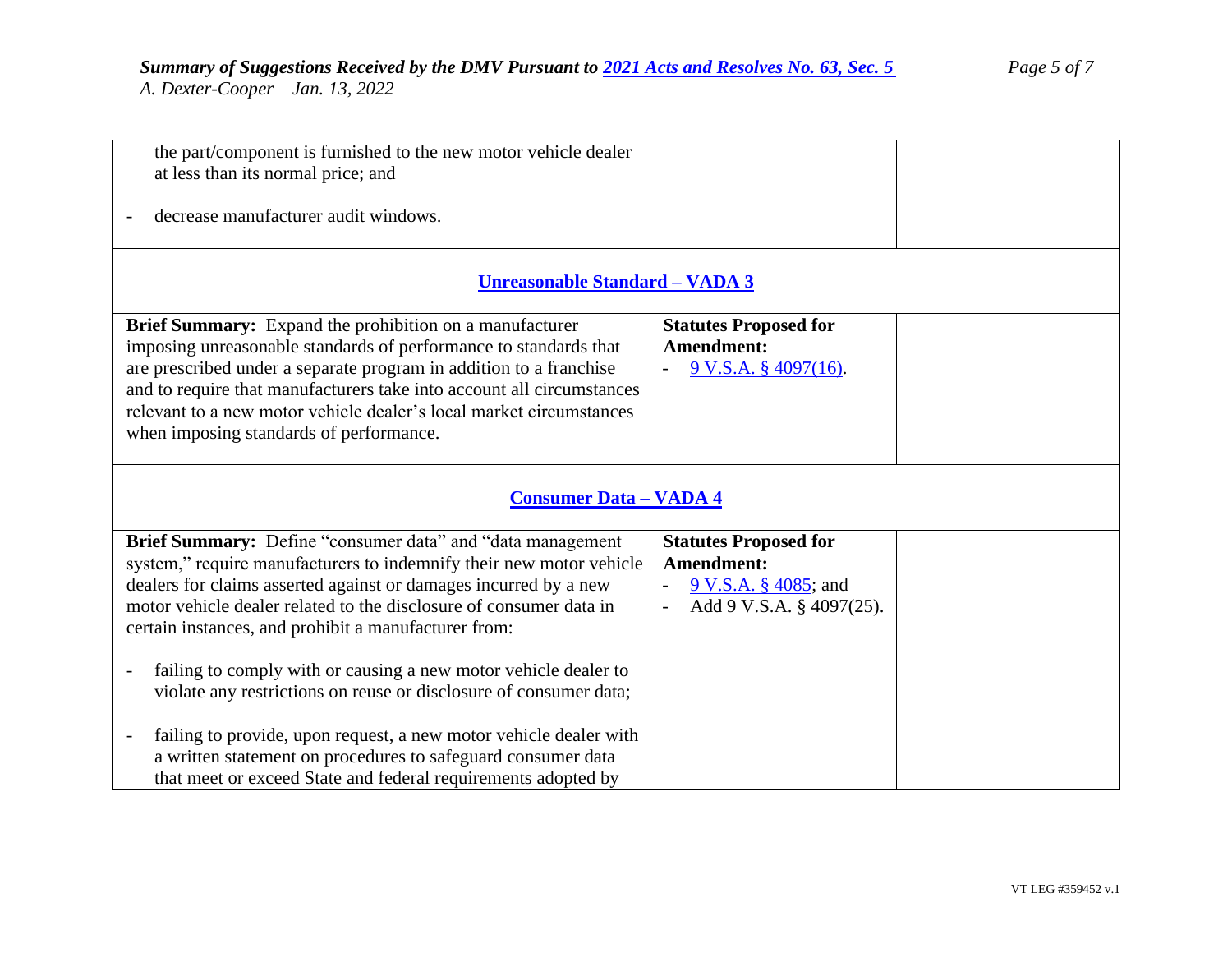|                                                           | the manufacturer or a third-party acting on behalf of the<br>manufacturer;                                                                                                                                                                                                                                                                                                                                                 |                              |                                |
|-----------------------------------------------------------|----------------------------------------------------------------------------------------------------------------------------------------------------------------------------------------------------------------------------------------------------------------------------------------------------------------------------------------------------------------------------------------------------------------------------|------------------------------|--------------------------------|
|                                                           | failing to provide, upon request, a new motor vehicle dealer with<br>a written list of consumer data obtained from the new motor<br>vehicle dealer and to whom it has been provided; and<br>requiring that a new motor vehicle dealer grant direct or indirect<br>access to its data management system instead of permitting the<br>new motor vehicle dealer to furnish consumer data in a widely<br>accepted file format. |                              |                                |
|                                                           |                                                                                                                                                                                                                                                                                                                                                                                                                            |                              |                                |
| <b>New Motor Vehicle Direct Shippers License - VADA 5</b> |                                                                                                                                                                                                                                                                                                                                                                                                                            |                              |                                |
|                                                           | Brief Summary: Create a new motor vehicle direct shipper license                                                                                                                                                                                                                                                                                                                                                           | <b>Statutes Proposed for</b> |                                |
|                                                           | to regulate persons selling motor vehicles over the Internet from                                                                                                                                                                                                                                                                                                                                                          | Amendment:                   |                                |
|                                                           | outside the State and ensure that the dealer is: educated and trained to                                                                                                                                                                                                                                                                                                                                                   | Add 23 V.S.A. § 450b.        |                                |
|                                                           | complete the proper documentation for the sale and financing of                                                                                                                                                                                                                                                                                                                                                            |                              |                                |
|                                                           | motor vehicles; has no criminal background; has adequate dealership                                                                                                                                                                                                                                                                                                                                                        |                              |                                |
|                                                           | sales and service facilities; is authorized by a manufacturer to perform                                                                                                                                                                                                                                                                                                                                                   |                              |                                |
|                                                           | predelivery preparation of the motor vehicle; and is not affiliated with                                                                                                                                                                                                                                                                                                                                                   |                              |                                |
|                                                           | a manufacturer that is a franchisor.                                                                                                                                                                                                                                                                                                                                                                                       |                              |                                |
|                                                           |                                                                                                                                                                                                                                                                                                                                                                                                                            |                              |                                |
|                                                           |                                                                                                                                                                                                                                                                                                                                                                                                                            |                              |                                |
|                                                           | <b>Competition with Dealers - VADA 6</b>                                                                                                                                                                                                                                                                                                                                                                                   |                              |                                |
|                                                           |                                                                                                                                                                                                                                                                                                                                                                                                                            |                              |                                |
|                                                           | Brief Summary: Define "subscription," which manufacturers will be                                                                                                                                                                                                                                                                                                                                                          | <b>Statutes Proposed for</b> | <b>Note:</b> Review with AAI 2 |
|                                                           | prohibited from offering motor vehicles through starting on July 1,                                                                                                                                                                                                                                                                                                                                                        | Amendment:                   | and AAI 3.                     |
|                                                           | 2022; only prohibit manufacturers from selling parts and accessories                                                                                                                                                                                                                                                                                                                                                       | 9 V.S.A. § 4085; and         |                                |
|                                                           | at retail to the end user as opposed to just at retail; and prohibit                                                                                                                                                                                                                                                                                                                                                       | 9 V.S.A. § 4097(8).          |                                |